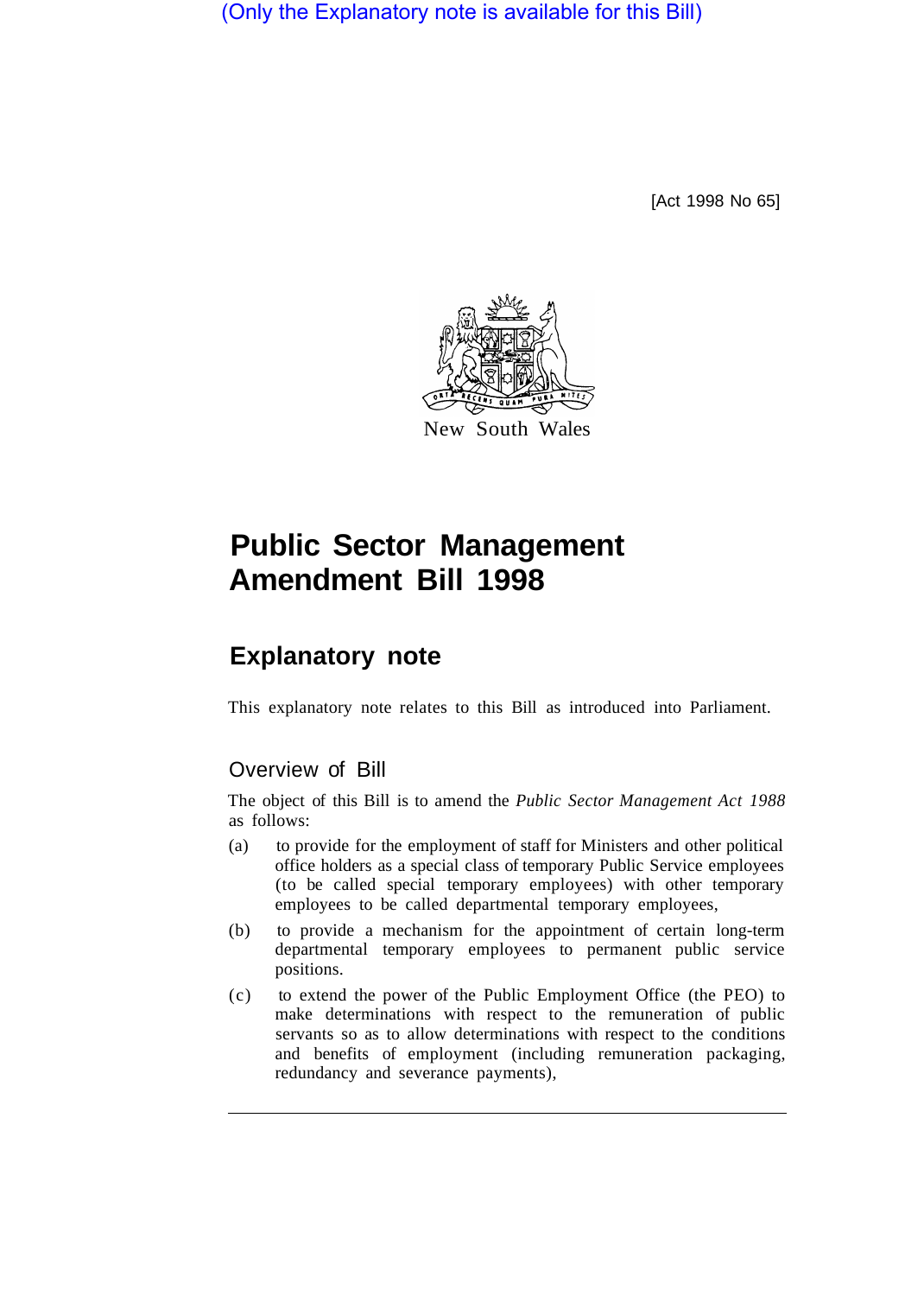Public Sector Management Amendment Bill 1998 [Act 1998 No 65]

Explanatory note

- (d) to provide specifically that Department Heads are responsible for the equitable management of staff of their Departments,
- (e) to enact consequential, savings and transitional provisions.

### Outline of provisions

**Clause 1** sets out the name (also called the short title) of the proposed Act.

**Clause 2** provides that the proposed Act commences on a day or days to be appointed by proclamation.

**Clause 3** is a formal provision that gives effect to the Schedule of amendments to the *Public Sector Management Act 1988.* 

#### **Schedule 1 Amendments**

#### **Special temporary employees**

**Schedule 1 [8]** inserts new provisions that deal with the appointment of persons as temporary employees in the Public Service to carry out work for a Minister, a Parliamentary Secretary or the Leader of the Opposition in the Legislative Assembly. These employees will be called special temporary employees. Their employment can be for a fixed or indefinite period. The services of a special temporary employee can be dispensed with at any time and the employee's employment is terminated when the next general election is held or the political office holder concerned dies or ceases to hold office. A matter relating to the employment of a special temporary employee is not an industrial matter for the purposes of the *Industrial Relations Act 1996* and is not subject to any award or industrial agreement.

**Schedule 1 [4]–[6]** amend existing provisions of the Act that deal with the employment of temporary employees to continue those provisions (with those employees to be called departmental temporary employees) subject to existing requirements and restrictions.

**Schedule 1 [1]** and **[3]** make consequential amendments.

#### **Appointment of long-term departmental temporary employees to permanent positions**

**Schedule 1 [7]** (new section 38A) provides a mechanism by which long-term departmental temporary employees (those who are in continuous temporary employment for at least 2 years) can be appointed to permanent public service positions. The new section contains a list of preconditions to such an appointment, including the following: